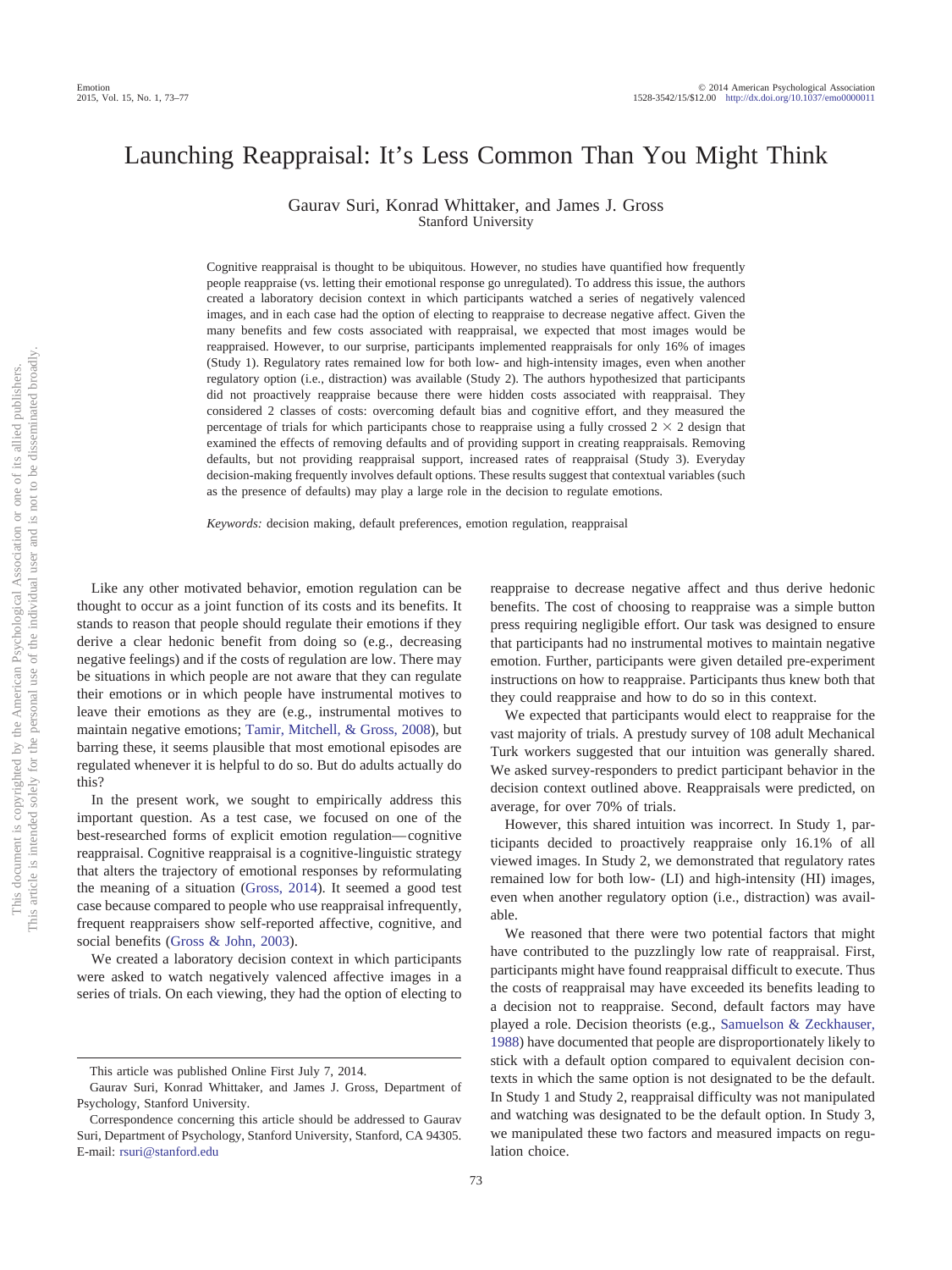# **Study 1: Proactive Reappraisals Occur in a Small Fraction of Emotional Events**

We sought to measure the percentage of trials in which participants chose to reappraise (vs. watch) while viewing a series of negatively valenced images.

## **Method**

Forty undergraduates (24 women) were each given detailed reappraisal instructions, six practice trials, and 40 experimental trials. In each trial, participants were first shown a brief flash (0.5 s) of a negatively valenced IAPS image. They were then shown a choice screen (for 15 s with a timer ticking off the seconds) informing them that if they did nothing, their instruction would be to "watch" the image. The bottom half of the screen reminded the participants that they could elect press "c" to change their instruction from "watch" to "reappraise."

Participants could press "c" at any time during the choice screen. The choice screen was given a long duration to ensure that there was minimal possibility of participant inaction due to a shortage of time. After 15 s of the choice screen, an instruction screen appeared for 2 s. If the participant had pressed "c" in the choice screen, their instruction screen asked them to "reappraise," else their instruction was to "watch."

Following the instruction screen, the image (that had been flashed previously) appeared for 5 s. During this time, participants were asked to implement their instruction (i.e., "watch" or "reappraise"). Prior studies have shown that in emotion regulation choice contexts, participants do follow such instructions [\(Sheppes,](#page-4-4) [Scheibe, Suri, & Gross, 2011\)](#page-4-4). The implementation time was kept limited to 5 s to reduce the possibility of participants following the instruction at the outset but then changing their minds. Participants were explicitly asked not to distract or look away during the watch trials or not to avoid attempting reappraisal during the reappraisal trials. Subsequently, participants were asked to rate their affect on a  $0-10$  scale.

Before the experiment started, participants were (mis)informed that the experimenters sought to measure the physiological effects of watching and reappraising, and a finger cuff was attached. This was to minimize demand characteristics (which could have provided participants with instrumental goals not to reappraise) by drawing participants' attention away from their choice as the DV of interest to the experimenters. No physiological data were actually collected.

In postexperiment debriefings, 100% of the participants in Study 1 (and also in Studies 2 and 3) stated that they believed the cover story about the purpose of the experiment. All participants also stated that they did not feel that the experimenters wanted them to choose any one option over the other. Further, all participants agreed with the statement that they had no difficulty in following instructions and complied with them fully. Finally, there were no data exclusions or additional manipulations in Study 1 (or Studies 2 and 3).

#### **Results**

On average, participants chose to reappraise during only 16.1% of trials (95% confidence interval [CI], 9.6 –22.4%).

Participants felt less negative for reappraise trials than watch trials. The posttrial affect rating (higher numbers represent less negative ratings) was 4.45 for trials that were reappraised and 3.95 for trials that were not reappraised (i.e., watched). The difference was significant, reappraise vs. watch,  $t(1598) = 3.87, p < .001, d =$ 0.23; comparison to a mixed-effects model showed that there were no (random) subject effects. This difference in reported affect was not driven by the normative valence ratings of the stimuli that were selected for reappraisal (mean valence 3.05) versus those that were not (mean valence 3.12). In the International Affective Picture System, lower scores on valence represent higher levels of negative emotion.

Despite the clear affective benefits associated with reappraisal, the percentage of trials for which proactive reappraisals were attempted was puzzlingly low and was counter to our prestudy expectations. In Study 2 we investigated whether this effect was driven by the absence of regulatory options that were best suited to the intensity of the displayed images.

# **Study 2: Reappraisal Rates Are Not Affected by Image Intensity or Regulatory Options**

Prior research has demonstrated that people tend to choose cognitive reappraisal as a regulation strategy for LI stimuli and attentional distraction as a regulation strategy for HI stimuli [\(Shep](#page-4-4)[pes et al., 2011\)](#page-4-4). This led us to consider the possibility that participants in Study 1 might have avoided reappraising because they preferred to use distraction as a regulatory strategy (at least for the HI images on offer). Because distraction was not an option, they might have settled for watching the images instead.

To test this possibility, we measured reappraisal rates for LI and HI images in a decision context that included distraction as a regulatory option.

## **Method**

Following [Sheppes et al. \(2011\),](#page-4-4) we created a set of 15 HI (mean arousal  $= 6.12$ ; mean valence  $= 1.99$ ) and 15 LI images (mean arousal  $= 5.01$ ; mean valence  $= 3.41$ ). These image sets were identical to those used in prior research.

Twenty-five undergraduates (13 women) were asked to view a shuffled set of HI and LI images. They were given training and instructions identical to those used in Study 1 with the following exceptions. In addition to being taught to reappraise, participants were trained to distract by thinking of a neutral activity. As before, they were given a default instruction of "watch" but a sign on the bottom half of the choice screen now reminded them that they could press "r" to reappraise or "d" to distract. If they elected to do neither, an instruction screen informed them that they were to watch the image; else they were asked to reappraise the image (if they had pressed "r" in the choice screen) or distract from it (if they had pressed "d" in the choice screen).

The other instructions, practice trials, the misdirection with the physiological monitor were identical to Study 1. As before no physiological data were recorded and as in Study 1, 100% of the participants stated that they believed the cover story about the purpose of the experiment and did not feel that the experimenters wanted them to choose any one option over the other.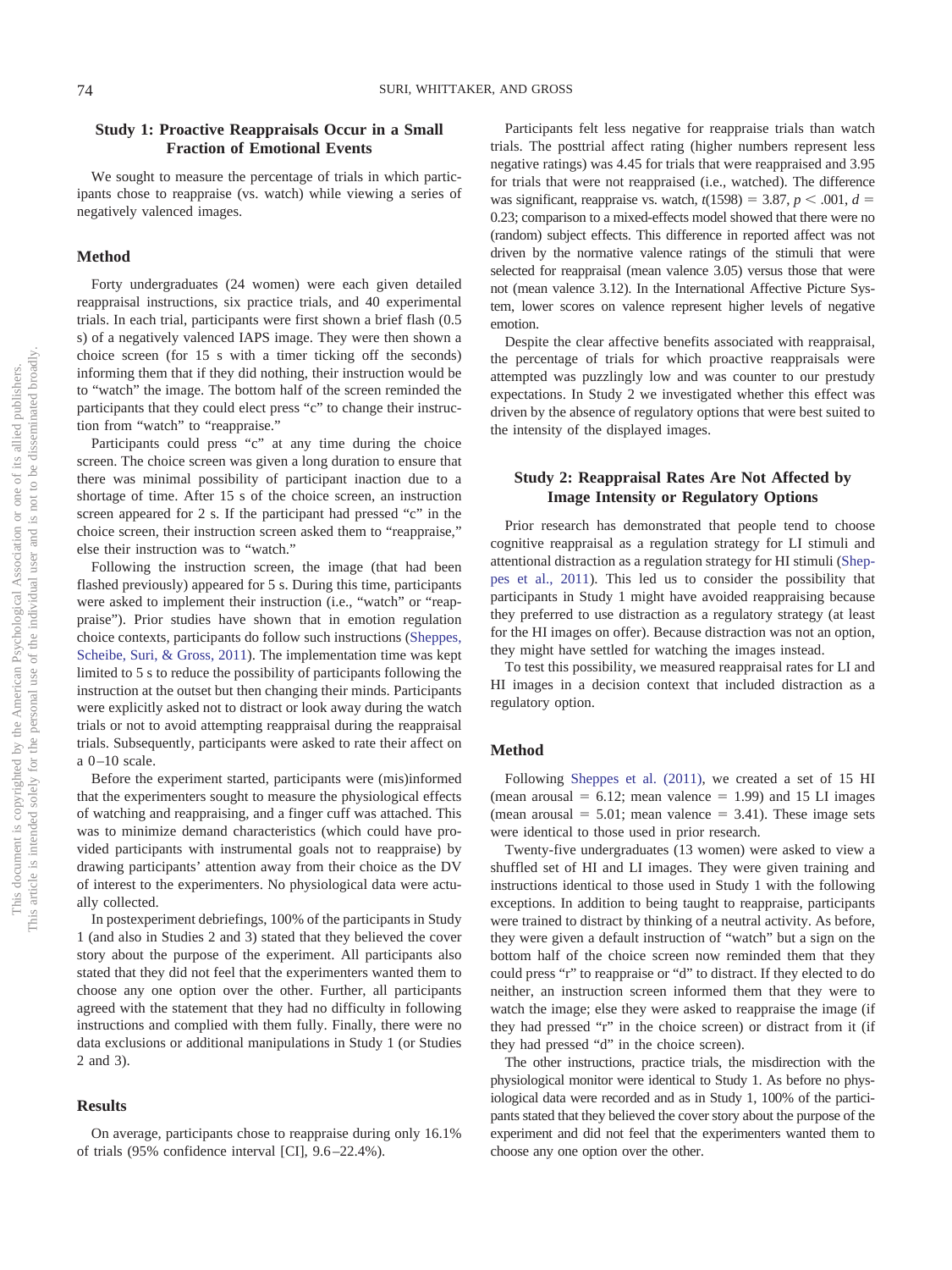#### **Results**

On average, participants chose to reappraise during only 12.4% of total trials (95% CI, 9.9 –14.8%). The reappraisal rate for HI trials was 12% and for LI trials was 12.8%. The reappraisal rates were not moderated by intensity,  $t(48) = 0.26$ ,  $p = .79$ .

Participants chose to distract during 10.6% of HI trials and 7.4% of LI trials (9.0% overall, 95% CI, 6.7–11.43%). These rates were not moderated by intensity,  $t(48) = 1.07$ ,  $p = .29$ . Participants watched 77.3% of HI trials and 79.7% of LI trials (78.5% overall, 95% CI, 74.7– 82.3%). These rates were also not moderated by intensity,  $t(48) = 0.55$ ,  $p = .58$ .

These results do not contradict earlier studies that found that regulation choice was driven by intensity [\(Sheppes et al., 2011\)](#page-4-4). In the current decision context, the vast majority of trials were watched, not regulated; it was thus not possible to test whether the type of regulation chosen (in the subset of trials that were regulated) was moderated by intensity.

Study 2 findings suggest that it is unlikely that the low rates of reappraisal in Study 1 can be explained by the high negative valence of the pictures. Further, compared to Study 1, reappraisal rates did not increase (for either HI or LI images) with the presence of attentional distraction as an alternative regulatory option. These results also demonstrate that low rates of regulation are not applicable to reappraisal only. When both reappraisal and distraction were available, participants chose to stay with the default "watch" option in 78.5% of all trials.

As in Study 1, reappraisal increased posttrial affect ratings. The posttrial affect rating (higher numbers represent less negative ratings) was 4.42 for trials that were reappraised and 3.87 for trials that were watched—reappraise versus watch,  $t(748) = 2.89$ ,  $p =$ .002,  $d = 0.21$ . This difference in reported affect was not driven by the normative valence ratings of the stimuli that were selected for reappraisal (mean valence 2.68) versus those that were watched (mean valence 2.77). As in Study 1, lower valence scores represent higher levels of negative emotion.

In Study 3, we continued to focus on reappraisal as a test case for investigating regulation frequency and sought to identify the drivers of the low rates of reappraisal.

#### **Study 3: Removing Defaults Increases Reappraisal**

The benefits of reappraisal are numerous and profound [\(Gross,](#page-4-1) [2014\)](#page-4-1). Despite these benefits, and despite higher affect ratings for reappraisal trials, reappraisal was attempted at low rates in Study 1 and Study 2. This suggests that there might be costs associated with reappraisal. We investigated two types of costs that we thought might contribute to these low rates: (a) costs of overcoming default preferences and (b) cognitive costs related to generating new reappraisals.

The first type of cost of reappraisal use is overcoming the bias shown by decision makers that leads them to prefer a default option [\(Dinner, Johnson, Goldstein, & Liu, 2011\)](#page-4-5). A default option is defined as the option that is chosen if the decision-maker does not act. Default preferences are seen as a bias because merely designating an option as the default increases the frequency of its selection even though its attractiveness remains unchanged. Such preferences have been observed in many decision domains including organ donation [\(Johnson & Goldstein, 2003\)](#page-4-6) and retirement plans [\(Beshears et al., 2006\)](#page-4-7). We reasoned that if participants in Study 1 and Study 2 had failed to choose reappraisal because they were biased toward the default (i.e., watching), then removing the default option would increase the percentage of trials on which they would choose to reappraise.

The second type of cost of reappraisal use is the cognitive effort associated with reappraisal. We reasoned that if participants in Study 1 and Study 2 had failed to choose reappraisal because of the effort associated with formulating an effective reappraisal, then providing them such reappraisals would increase the percentage of trials on which they would choose to reappraise.

To examine the simple and interactive effects of these two types of costs, we created (a) a proactive condition that contained a default instruction, and a marked choice condition in which participants had an explicit choice between watching or reappraising, but there was no default instruction; and (b) we created a support condition, in which participants were provided with a plausible reappraisal for each image in the experiment, and a no-support condition in which participants had to create their own reappraisals (if they chose to reappraise). We used a fully crossed  $2 \times 2$  design. We expected to replicate the findings of Study 1 and Study 2 for the group in which defaults were present and no support was provided. We expected other groups to show higher rates of reappraisal use.

## **Method**

Eighty-eight undergraduates were randomly assigned to the following four equal groups of 22 (11 women in each): (a) default choice, no support; (b) default choice with support; (c) no default, no support; and (d) no default with support. Each group completed 40 trials.

The default choice, no support group (Group 1) received instructions identical to those described in Study 1, with one exception—the default instruction was "watch" for 50% of the trials and "reappraise" for 50% of the trials. This allowed us to test whether participants had a preference for the default, or whether they simply had a preference for watching images. If participants did nothing, they were asked to stay with the default instruction. If they pressed "c," their instruction was changed (from Watch to Reappraise or from Reappraise to Watch).

The default choice with support group (Group 2) was similar to Group 1 with one exception: Both instructions (watch and reappraise) were accompanied with two distinct short comments that, in the watch condition, described the image neutrally (e.g., "This image displays a wound.") and, in the reappraise condition, reinterpreted the meaning of the image in a less negative way (e.g., "This is an incision made by surgeon."). These comments were shown just below the respective strategies on the slide on the choice screen described in Study 2.

The no default, no support group (Group 3) did not contain a default instruction and did not suggest reappraisal. In the choice screen the two choices (watch and reappraise) were presented side by side (counterbalanced) and separated by a vertical line. Subjects needed to press separate buttons in order to choose between the two alternatives.

The no default with support group (Group 4) was similar to Group 3 (two choices presented side by side on choice screen). However, as in Group 2, two distinct short comments either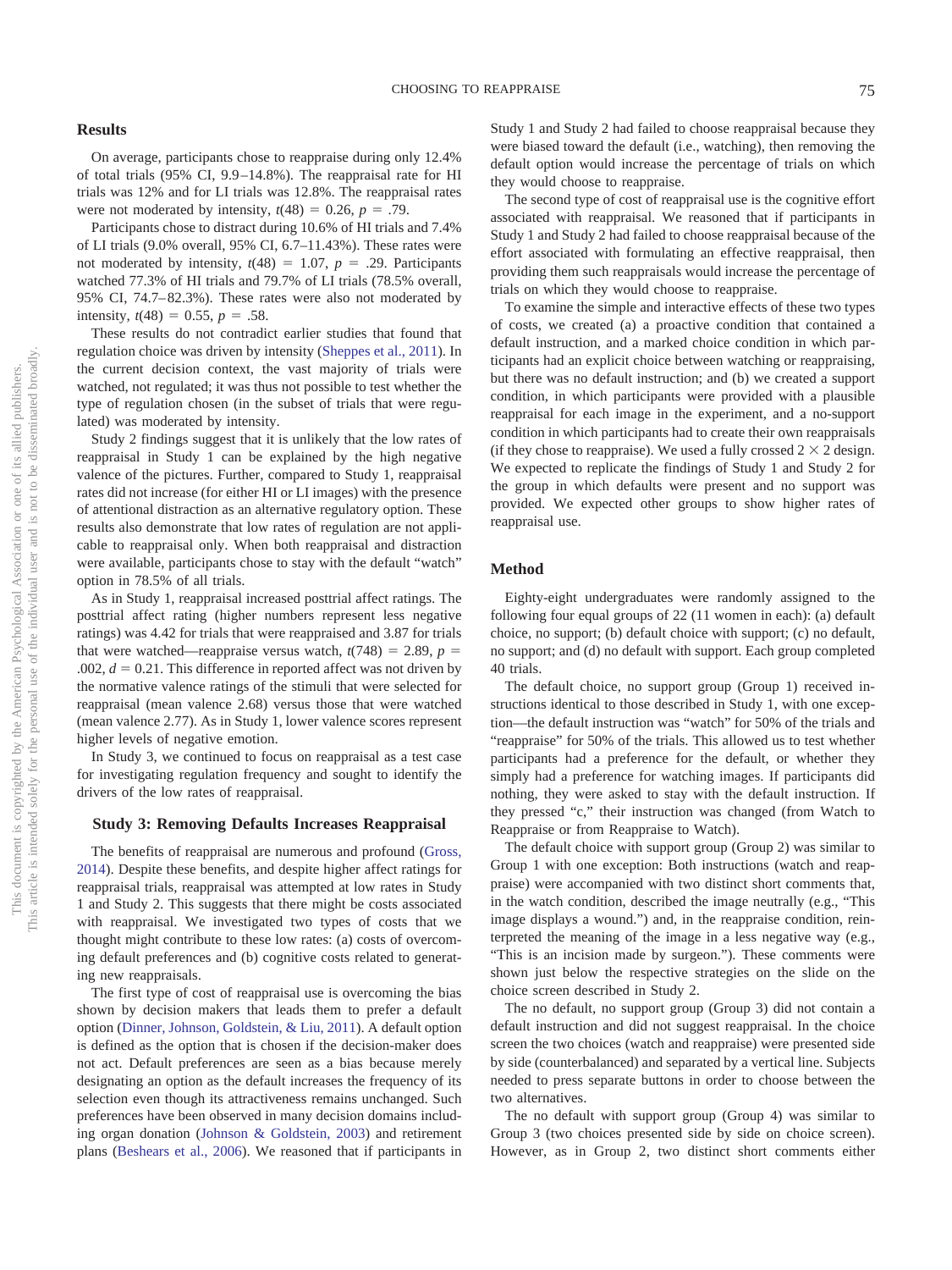describing the image or suggesting an alternative appraisal accompanied the watch and reappraise instructions.

The instructions, practice trials, and the misdirection with the physiological monitor were identical to Study 1 and 2 for all four groups. As before no data were recorded and 100% of the participants stated that they believed the cover story about the purpose of the experiment and did not feel that the experimenters wanted them to choose any one option over the other.

# **Results and Discussion**

Reappraisal rates were compared using a 2 (default condition: "watch" default vs. no default)  $\times$  2 (support condition: reappraisal support vs. no support) analysis of variance. This analysis revealed no interaction effect,  $F(1, 84) = 0.005$ ,  $p = .93$ . However, the main effect of default was significant,  $F(1, 84) = 49.28$ ,  $p < .001$ . Follow-up *t*-tests indicated that that removing the requirement to proactively override the default instruction, and instead providing the "watch" and "reappraise" choices without a default, increased the number of trials for which the reappraise option was chosen. There was no main effect of support,  $F(1, 84) = 3.36$ ,  $p = .07$ . Providing reappraisal support did not significantly increase reappraisal choice (there was however a trend that suggested that providing reappraisal support may marginally increase the percentage trials reappraised). Mean reappraisal choice by condition is shown in [Figure 1.](#page-3-0)

The strong main effect created by removing the default instruction suggests that default preferences played a powerful role in influencing participant choices. To further examine this effect, we took advantage of the fact that in Group 1 and 2, participants received different default instructions. When the default instruction was "watch," participants elected to keep the default in 84.7% of trials (meaning that they reappraised in only 15.3% of trials, which nearly exactly replicates Study 2). When the default instruction was "reappraise," participants elected to keep the default in 78.3% of trials (meaning that they reappraised in 78.3% of trials). Responses in these two default conditions were significantly different,  $t(86) = 12.6, p < .001$ .

Finally, as in Study 1 and 2, reappraisal increased posttrial affect ratings. The posttrial affect rating (higher numbers represent less negative ratings) was 4.51 for trials that were reappraised and 3.72 for trials that were not reappraised (i.e., watched); reappraise versus watch,  $t(3518) = 12.67$ ,  $p < .001$ ,  $d = 0.42$ . This difference



<span id="page-3-0"></span>*Figure 1.* Mean reappraisal choice by condition. When watching was the default, the percentage of reappraisals was low. When the default was removed, the percentage of reappraisals significantly increased. Providing support did not yield a significant main effect. Error bars represent 95% confidence intervals.

in reported affect was not driven by the normative valence ratings of the stimuli that were selected for reappraisal (mean valence 3.03) versus those that were not (mean valence 3.19).

#### **General Discussion**

It has often been assumed that healthy individuals reappraise whenever they need to— unless they are not aware of the benefits of reappraisal or they have instrumental goals that take priority. Collectively, this study series shows that even in decision contexts offering apparent hedonic benefits and requiring minimal costs, reappraisals are often not attempted due—at least in part—to default preferences.

Specifically, these studies showed that in a laboratory decision context reappraisals were implemented for only 16% of the available opportunities (Study 1). Reappraisal rates were low for both HI and LI images and were not affected by the availability of distraction as an alternative regulatory option (Study 2). Default preferences seemed to drive decisions to not reappraise. When defaults were removed, reappraisal rates increased by 278% (Study 3).

Emotion regulation choice is a rapidly growing area of research [\(Gross, 2014\)](#page-4-1). Several papers (e.g., [Sheppes et al., 2011;](#page-4-4) [Sheppes,](#page-4-8) [Scheibe, Suri, Radu, Blechert, & Gross, 2014\)](#page-4-8) have examined the factors underlying regulatory decisions. These studies have shown that selection often varies by contextual demand. For example, healthy participants have been shown to use reappraisal in low emotional intensity contexts and distraction in high emotional intensity contexts (we were unable to assess this in Study 2 because of the very large number of trials for which participants chose neither form of regulation). However, the primary focus of these studies has been on affective drivers of context (e.g., intensity of stimuli, nature of regulatory options). In the present studies, we found that nonaffective contextual drivers—such as the designation of a default option— can play a large role in shaping regulatory choice.

In decision theory, defaults have been recognized to be important contextual variables that shape choice. Default behavior has been cited as mechanism underlying several decision contexts, including choices involving electrical service providers [\(Hartman,](#page-4-9) [Doane & Woo, 1991\)](#page-4-9), organ donation [\(Johnson & Goldstein,](#page-4-6) [2003\)](#page-4-6), 401(K) plans [\(Beshears et al., 2006\)](#page-4-7), investment portfolios [\(Ameriks & Zeldes, 2001\)](#page-4-10), patient inertia [\(Suri, Sheppes, Schwartz](#page-4-11) [& Gross, 2013\)](#page-4-11), and choices in health plans [\(Samuelson & Zeck](#page-4-3)[hauser, 1988\)](#page-4-3). It is thus not altogether surprising that defaults would also play a role in decisions involving emotion regulation.

What is surprising—at least to us—is the strength of the effect exerted by default designations. In Study 2, the default instruction to watch equally shaped choice for HI and LI images. In Study 3, removing the default designation nearly tripled reappraisal rates.

In the context of everyday situations calling for explicit regulation, the default state— by definition—is to do nothing and experience the emotion. This study series suggests that many such everyday situations may go unregulated even though proactive regulation may have offered hedonic benefits.

Future studies must also evaluate the clinical implications of the above results. Prior work on emotion regulation and psychopathology has suggested that compared to healthy controls, people who suffer from psychological disorders tend to regulate their emotions